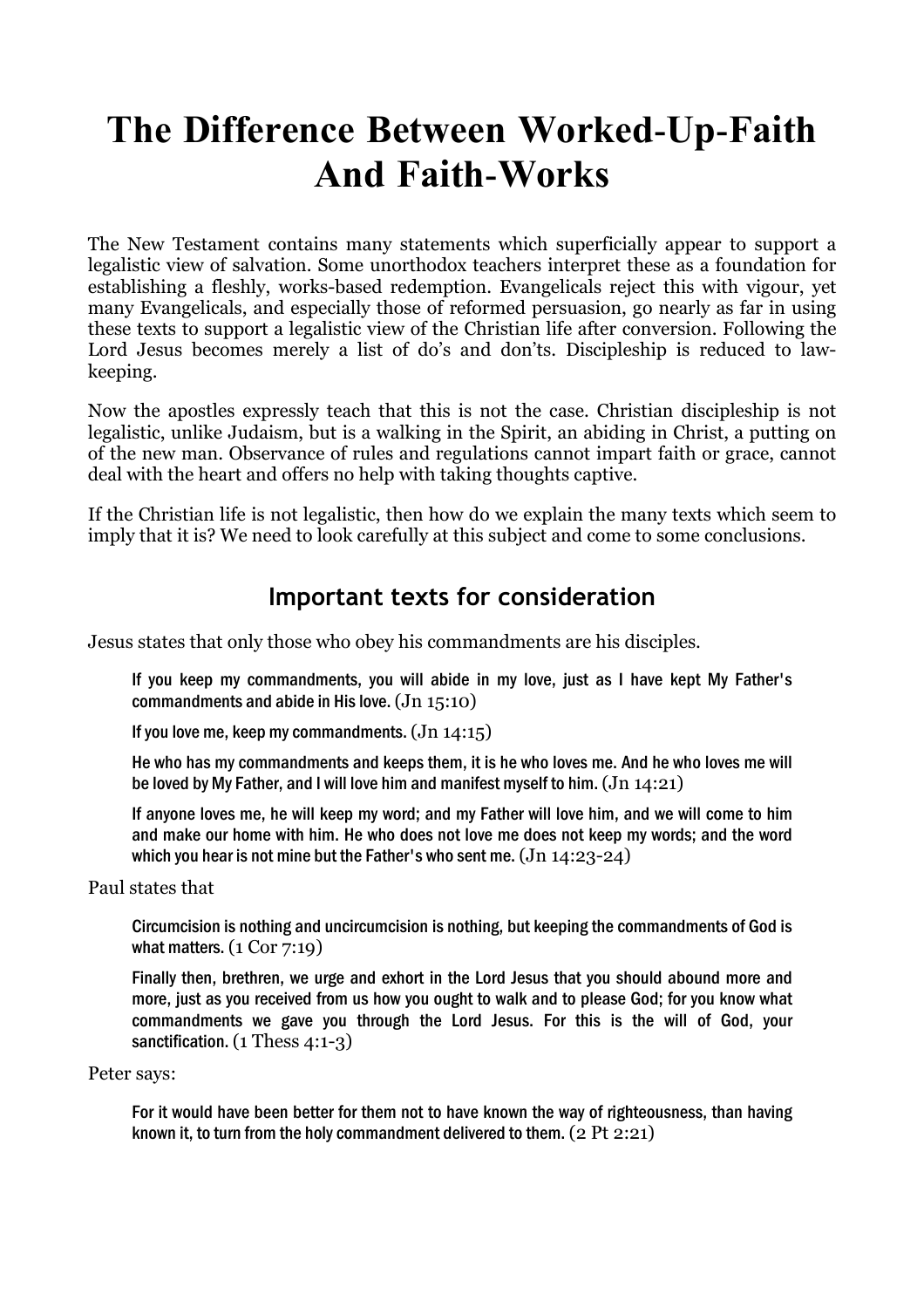John states:

Now by this we know that we know Him, if we keep His commandments. He who says, 'I know Him,' and does not keep His commandments, is a liar, and the truth is not in him.

But whoever keeps His word, truly the love of God is perfected in him. By this we know that we are in Him. He who says he abides in Him ought himself also to walk just as He walked.  $(1 \text{ Jn } 2:3-6)$ 

And whatever we ask we receive from Him, because we keep His commandments and do those things that are pleasing in His sight. And this is His commandment: that we should believe on the name of His Son Jesus Christ and love one another, as He gave us commandment. Now he who keeps His commandments abides in Him, and He in him. And by this we know that He abides in us, by the Spirit whom He has given us.  $(1 \text{ Jn } 3: 21-24)$ 

For this is the love of God, that we keep His commandments. And His commandments are not burdensome.  $(1 \text{ Jn } 5:4)$ 

Blessed are those who do His commandments, that they may have the right to the tree of life, and may enter through the gates into the city. But outside are dogs and sorcerers and sexually immoral and murderers and idolaters, and whoever loves and practices a lie. (Rev 22:14-15)

From this we see the following:

- To abide in God's love we have to keep God's commandments.
- If we love God we will keep his commandments.
- What matters is keeping the commandments of God.
- We please God and have a sanctified walk by keeping the commandments.
- To turn away from the commandments results in disaster.
- A key proof of a genuine conversion is keeping God's commandments.
- The love of God is perfected in those who keep God's word.
- People who claim to be Christians but do not keep God's commandments are liars.
- Those who do God's commandments are blessed.
- Only commandment-keepers will enter the heavenly city.

Now all this sounds rather strange to upholders of divine, unmerited grace.

There are only three explanations for this; either:

- 1. True faith can be worked up by human effort.
- 2. After receiving new life in Christ by grace alone, the believer continues his process of sanctification by personal effort.
- 3. Those who are truly converted will produce Gospel obedience.

#### **Is Gospel faith based on works?**

The NT everywhere shows us that answer one is condemned:

Therefore we conclude that a man is justified by faith apart from the deeds of the law. (Rm 3:28)

A man is not justified by the works of the law but by faith in Jesus Christ, even we have believed in Christ Jesus, that we might be justified by faith in Christ and not by the works of the law; for by the works of the law no flesh shall be justified. (Gal 2:16)

Salvation only comes by grace through faith (Eph 2:8-10). God draws his people (Jn 6:44,65), gives them faith (Jn 6:29; Acts 18:27) and repentance (Acts 5:31, 11:18; 2 Tim 2:25-26) through his effectual call (1 Cor 12:3; Jn 1:13; 1 Pt 2:9) and regenerates them (Jn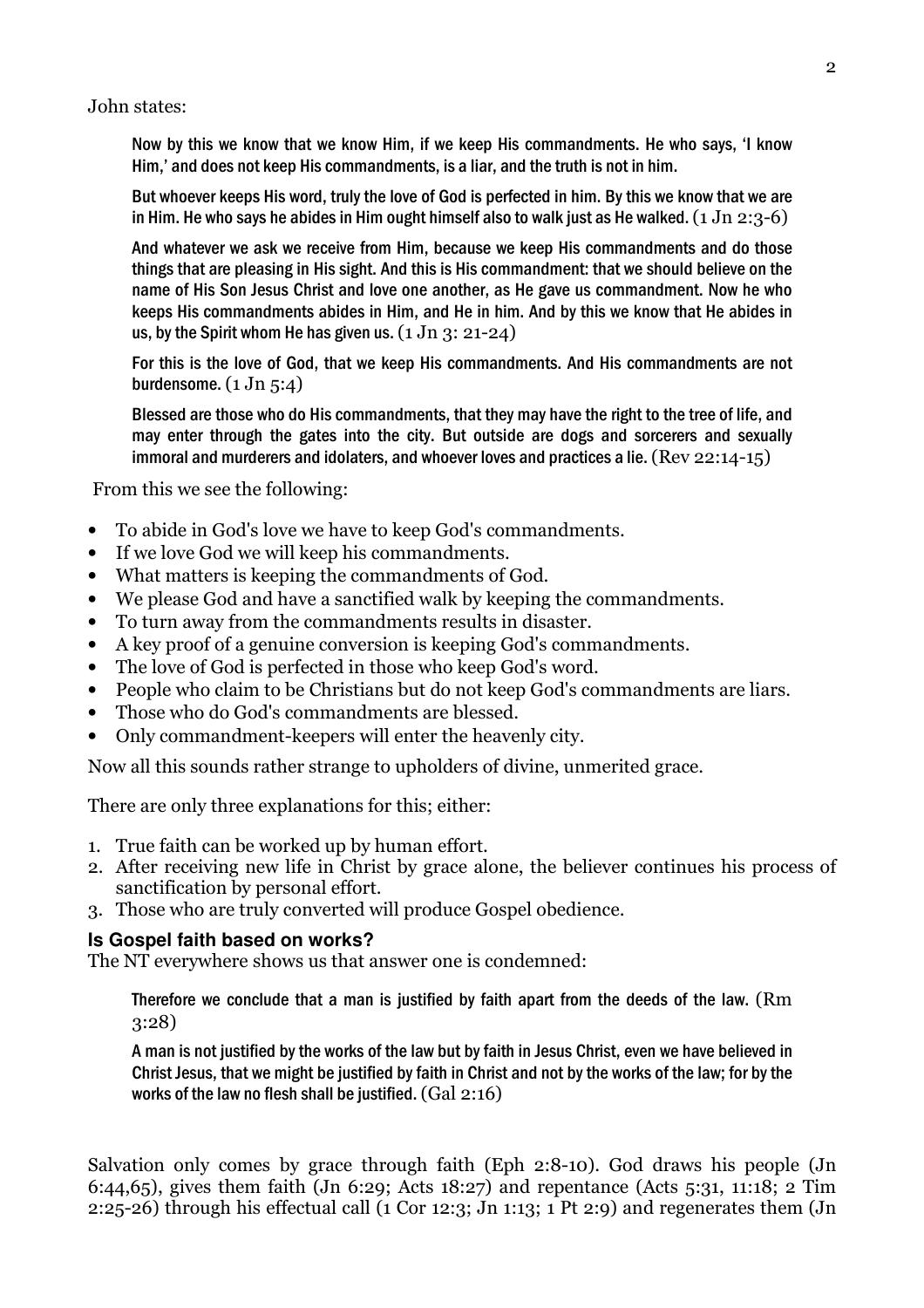3:3; Titus 3:5) granting them the righteousness of Christ (Rm 5:17). There is no way that human strength, righteousness or faith can enable a change of heart. Neither is there some vague universal common grace that partially imparts a nebulous faith to assist people to grasp saving faith (as Wesleyan Arminians teach).

### **Is the Christian life based upon human effort?**

The second explanation denies that perseverance is sustained by God working through the Holy Spirit by grace.

There is therefore now no condemnation to those who are in Christ Jesus, who do not walk according to the flesh, but according to the Spirit. For the law of the Spirit of life in Christ Jesus has made me free from the law of sin and death. ... the righteous requirement of the law might be fulfilled in us who do not walk according to the flesh but according to the Spirit.  $(Rm 8:1-2, 4)$ 

For if you live according to the flesh you will die; but if by the Spirit you put to death the deeds of the body, you will live.  $(Rm 8:13)$ 

Walk in the Spirit, and you shall not fulfill the lust of the flesh.  $(Gal 5:16)$ 

Now to Him who is able to keep you from stumbling, And to present you faultless before the presence of His glory with exceeding joy.  $(Jude 1:24)$ 

Living by faith, obeying the commandments, completing the Christian walk, can only be done according to the Spirit.

## **Will born again believers always grow steadily in grace?**

Only answer three has the support of the Bible.

For whatever is born of God overcomes the world. And this is the victory that has overcome the world-our faith.  $(1$  John  $5:4)$ 

To those who are called, sanctified by God the Father, and preserved in Jesus Christ. (Jude 1:1)

When God places his seed into a life, a sinner is transformed into a member of God's own family. He is united with Christ, shares in Christ's righteousness and is filled with Christ's Spirit. He will grow in grace, faith and holiness. Not only is this the logical outcome of being joined to Christ, but God states that he will bring the redeemed sinner through. He will be sanctified. He will be preserved.

This has two very significant implications for modern churches:

- a) Leaders must be very careful in their preaching to ensure that they do not promote legalism.
- b) True believers will definitely grow in grace and sanctification.

This requires further analysis.

# (a) The dangers of legalism

Too many reformed pastors recognise the scriptures we saw earlier but fail to see the wood for the trees. They see that believers will obey God's commands, so they preach that the Christian life consists of obeying these rules. This is a fallacy.

The whole point of the Christian life is that God changes us by regeneration then two vital things happen: i) we become part of Christ's life; ii) we can now be filled with the Holy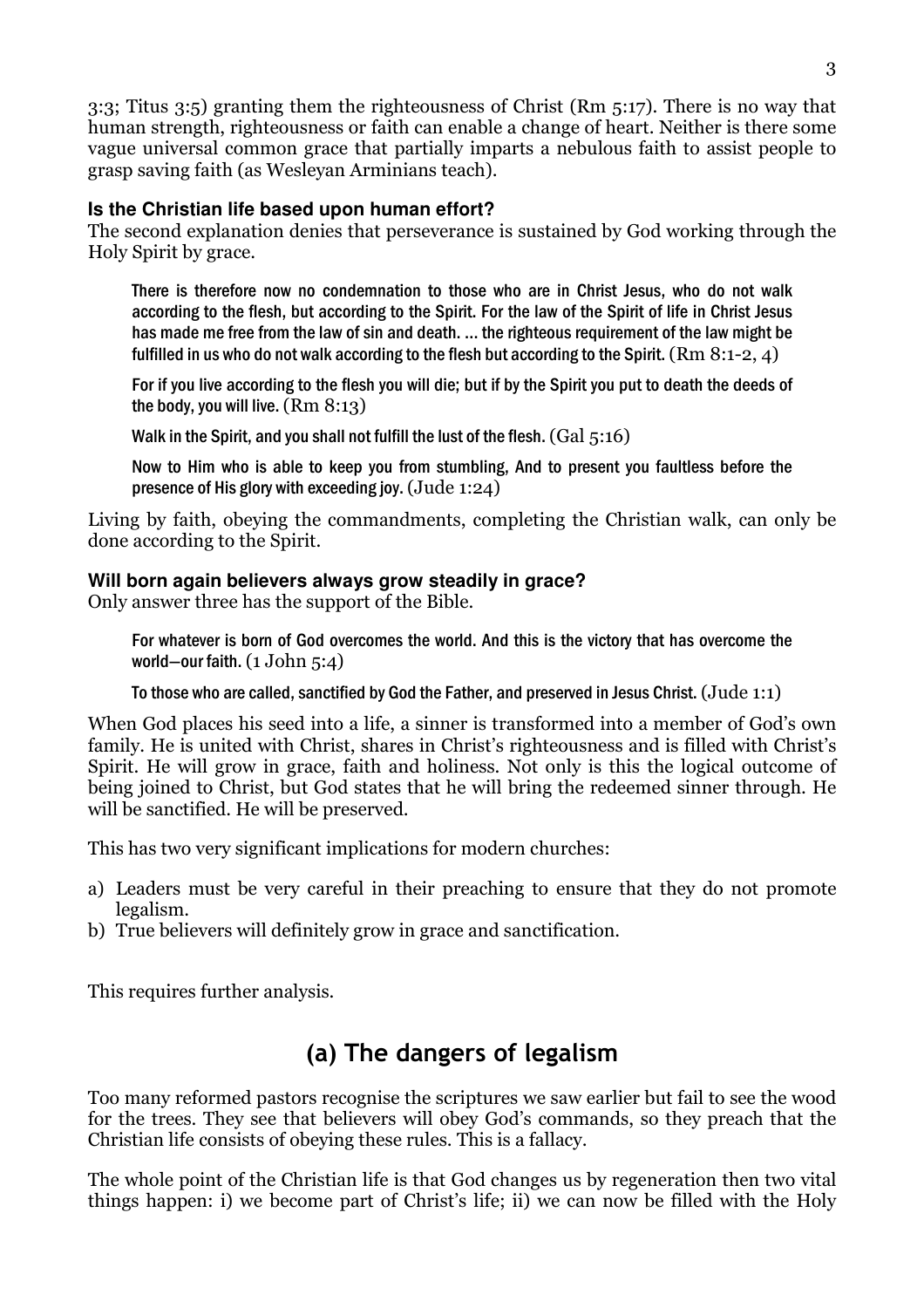Spirit who empowers us. Those who understand this and allow Christ to work through us and bear fruit automatically obey God's law. They do not do this objectively and wake up every morning thinking, 'I must not steal, I must not covet….' No, they wake up every morning as worshippers and devote the day to pleasing God. They seek to minister to Him and defer to the Spirit constantly, from the deepest thought processes to external acts. Their focus is Christ, not mere rules.

Paul does not say, 'Strive to obey the Law as best you can, and ask the Spirit for help when you struggle.' No, he says, 'Put on the new man' (Christ in us) and 'Walk in the Spirit'. The Christian life is a relationship not an army boot camp.

The key is one's focus. One either looks to the Lord or concentrates on rules. The Holy Spirit empowers those who look to Christ and enables them to live in ways they could not achieve by their own strength; thus God receives a true testimony to his glory. Those who look to rules alone either become proud that they achieve (or so they think) or become introspective and defeated because they think they have failed.

Notice the emphasis of Jesus, which was that it is those who love him who obey his commandments. Obedience arises from love, from relationship, from trust—not from determination to follow a code. Jesus (and John) states that abiding results in obedience. Abiding means to remain in one place, what place is that? It is remaining in Christ, dwelling in Him by His Spirit. Obedience thus flows from living and walking in Christ by His Spirit.

Legalism produces Pharisees, the Spirit produces Christ-like fruit.

## (b) True believers will definitely grow in grace and sanctification

In this the children of God and the children of the devil are manifest: Whoever does not practice righteousness is not of God, nor is he who does not love his brother.  $(1 \text{ Jn } 2:10)$ 

For whatever is born of God overcomes the world. And this is the victory that has overcome the world-our faith.  $(1 \text{ Jn } 5:4)$ 

The call of the Gospel is not just a promise of deliverance from sin, it is also a call—even demand—for holiness. The church is a called out people who, having been united in the divine life of God by being placed in Christ, live to be a testimony to the God who saved them. This God is a holy God. Only holiness is singled out as an attribute which is mentioned in triplets, 'Holy, holy, holy is the LORD of hosts' (Isa 6:3). 'Holy, holy, holy Lord God almighty' (Rev 4:8). Since men, even converted men will sin, growth in holiness cannot be left to their own devices and efforts. God has included in his salvation the means to ensure that his people will progress in sanctification. To this end he has filled true believers with the Holy Spirit who leads them in holiness:

For God did not call us to uncleanness, but in holiness. Therefore he who rejects this does not reject man, but God, who has also given us His Holy Spirit.  $(1 \text{ Thess } 4:7-8)$ 

This why the doctrine of preservation (perseverance) is included in the doctrines of sovereign grace. The God who chooses his people, calls and saves them and ensures they remain to the end. Were it not so there could never be any certainty that any fruit would remain. The God who elects is a God who preserves.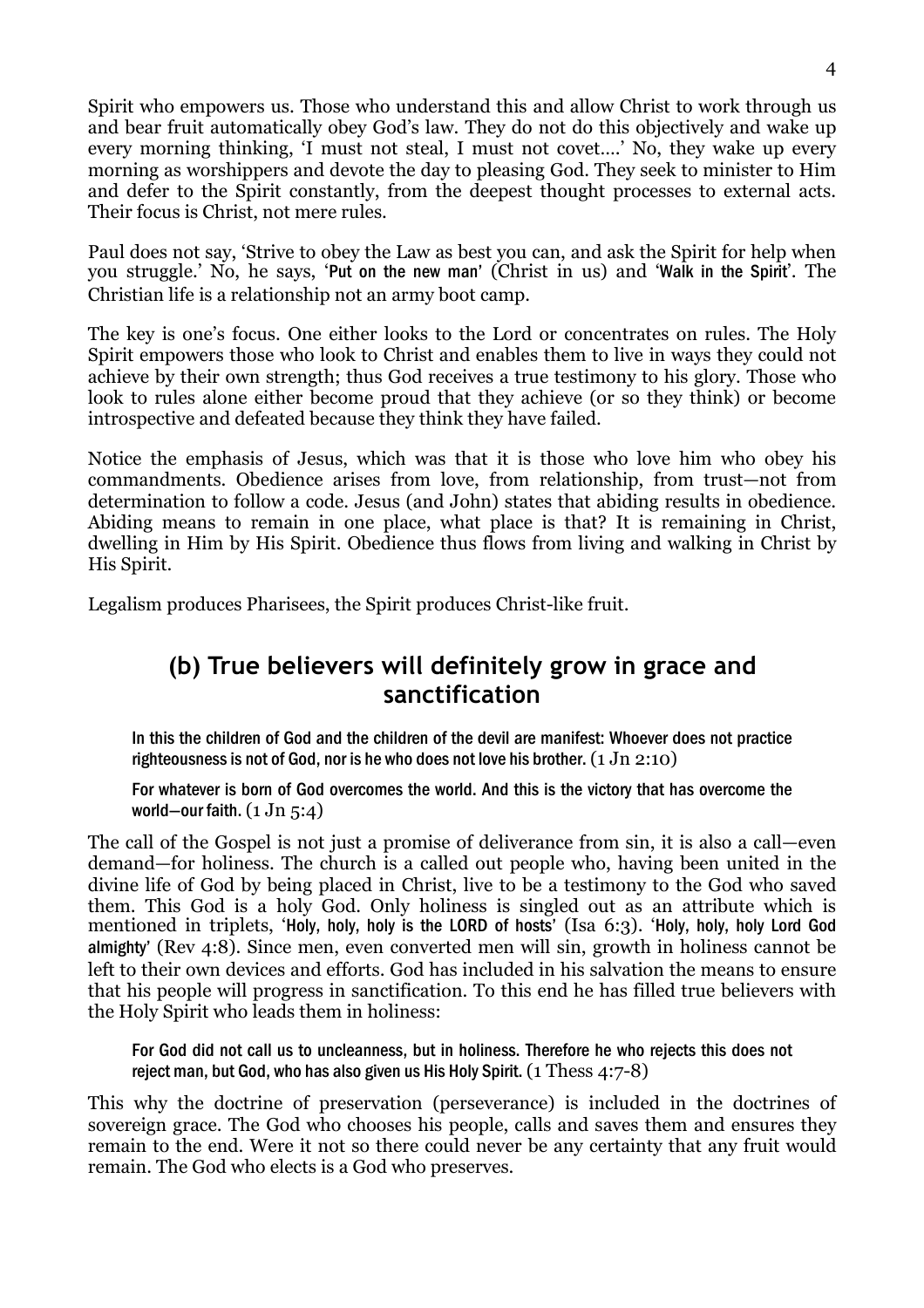Now may the God of peace Himself sanctify you completely; and may your whole spirit, soul, and body be preserved blameless at the coming of our Lord Jesus Christ. He who calls you is faithful, who also will do it.  $(1$  Thess  $5:23-24)$ 

The first letter to the Thessalonians was one of Paul's earliest and was written to a comparatively young church. Nevertheless Paul feels that one of the most important things he must share with them in a short epistle is that God himself will preserve and sanctify them.

So, even young Christians can be assured that those with true faith will be definitely be saved and will persevere to the end. But does this not encourage complacency, arrogance and even antinomianism?

Paul was aware of that this charge would be provoked by his Gospel and taught that genuine converts would not be dominated by sin but instead would yield to the Spirit who overcomes sin in them (Rm 6:1-18). Assurance of full salvation does not lead to antinomianism but sanctification. Genuine converts know that they are saved and desire to be more holy. The bigger problem is not that secure believers will sin, but that the modern church is filled with professing Christians who do not grow in grace. As a result all sorts of counselling programmes are established to prop up failing 'converts'.

#### **Superficial professing Christians**

All sober orthodox believers are aware of the growing apostasy and appalling state of the churches in the UK, this does not need to be developed here. The main reason for this is that the Gospel message for decades has been watered down by inroads of sentimental, emotional, unbiblical, irresponsible, Arminian ideas. There is no need for conviction of sin, repentance and agonising over personal culpability in this Gospel. There is no place for exalting the demands of a holy creator God upon a sinful created people. No room for establishing the claims of divine sovereignty upon man who can do nothing to appropriate salvation without grace being first given by a merciful God. No the message is all about cooperating with a God who loves everyone equally, about deciding for Christ as if anyone can do this at any time, about minimal responsibility in following the Lord or ignoring the depths of human sinfulness before a holy God.

But enough of this which is familiar (I hope). The current problem is that the churches are full of people who do not know God because they believed a false Gospel. How can we be sure of such a provocative statement? We know because we see the shocking poverty of holy living in hundreds of church-members nation-wide. Folk have become so used to loose-living that church leaders across the land also stoop to appalling standards of behaviour, if they have standards at all. Many leaders, especially in the Charismatic Movement, have been publicly exposed as liars, deceivers, abusers of authority, manipulators, grabbers of unseemly wealth and property, fraudulence, fornicators and adulterers, full of pride and a lust for power and prone to take the glory which is due to God.

Now before criticism is rained upon me, all the above statements can be demonstrated in book after book and film after film exposing the errors of modern Charismatic leadership. I personally have seen most of those traits with my own eyes. If there are many men seeking to live godly lives in these works, then they are the exceptions. The shocking lifestyles of modern Charismatic and Pentecostal leaders are well documented. How is all this possible? How is it that church members can feel comfortable with swearing profusely? Why do so many people in churches feel no qualms in defrauding the taxman? I even met one trainee minister who admitted that he used prostitutes to comfort his loneliness.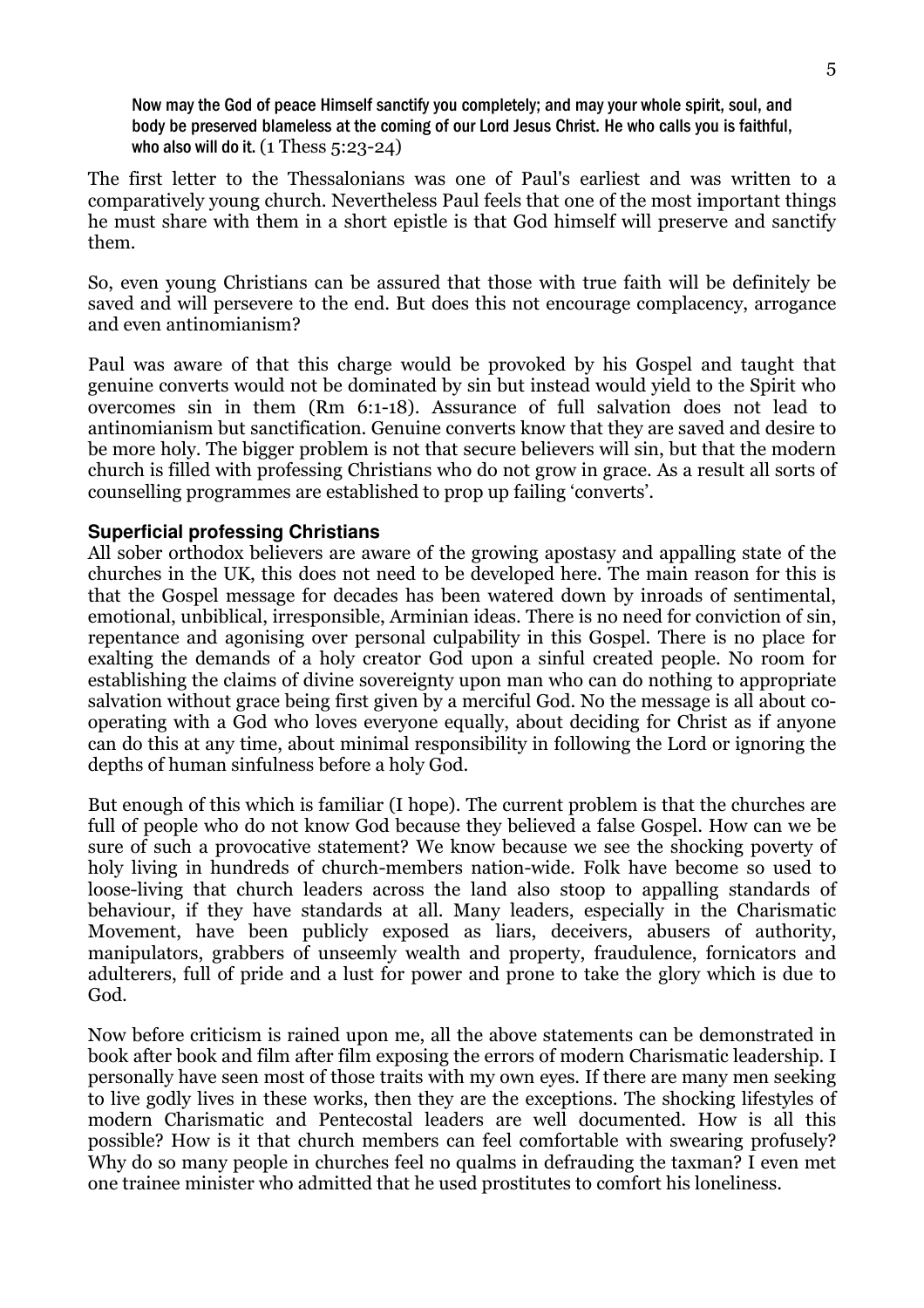The reason for all this is that these people have been attracted into a social structure with a purpose. They found the church to be their social centre and they enjoy the benefits of fellowship—but they never truly met with God and never had their sins remitted. They do not know the power of God in their lives and consequently do not follow Christ. Their lives demonstrate that they follow the prince of the course of this world. This is no new phenomenon:

For certain men have crept in unnoticed, who long ago were marked out for this condemnation, ungodly men, who turn the grace of our God into lewdness and deny the only Lord God and our Lord Jesus Christ. (Jude 1:4)

And this occurred because of false brethren secretly brought in... (Gal 2:4)

But there were also false prophets among the people, even as there will be false teachers among you, who will secretly bring in destructive heresies, even denying the Lord who bought them, and bring on themselves swift destruction. And many will follow their destructive ways, because of whom the way of truth will be blasphemed. By covetousness they will exploit you with deceptive words; for a long time their judgment has not been idle, and their destruction does not slumber.  $(2$  Pt  $2:1-3)$ 

They profess to know God, but in works they deny Him, being abominable, disobedient, and disqualified for every good work. (Titus 1:16)

Little children, it is the last hour; and as you have heard that the Antichrist is coming, even now many antichrists have come, by which we know that it is the last hour. They went out from us, but they were not of us; for if they had been of us, they would have continued with us; but they went out that they might be made manifest, that none of them were of us.  $(1 \text{ Jn } 2:18-19)$ 

Beloved, do not believe every spirit, but test the spirits, whether they are of God; because many false prophets have gone out into the world.  $(1 \text{ Jn } 4:1)$ 

False members and false leaders have been around from the beginning, but the apostles warn us that, at the end, the problem will increase significantly. We find ourselves in this situation today.

True church leaders will carefully monitor their flock and seek to lovingly deal with those who walk disorderly. Exceptionally, gross sin will need to be dealt with by expulsion. Only those who truly demonstrate their faith by their godly lives should be accepted as genuine members. This is not to say that there is no tolerance of behavioural problems since love covers a multitude of sins. But pastors must deal with their flock as men who will have to give an account. Even the weakest believer will grow, no matter how slow. Folk attending church who never grow in grace need to have the Gospel shared with them properly, not be treated as those who can be trusted into the heart of the family. Members also have a duty to admonish pastors who err. Just because a man is a leader, he is not excused of a holy standard of life and must be called to account for sin.

Holy discipline is a core feature of genuine church life. If this is not maintained, there is not church in the Biblical sense.

## Conclusion

It is vital today to assert that genuine believers will definitely grow in grace and holiness and it is not acceptable to make excuses for people year after year, or worse still to establish all sorts of counselling programmes to undergird people who don't really have any faith.